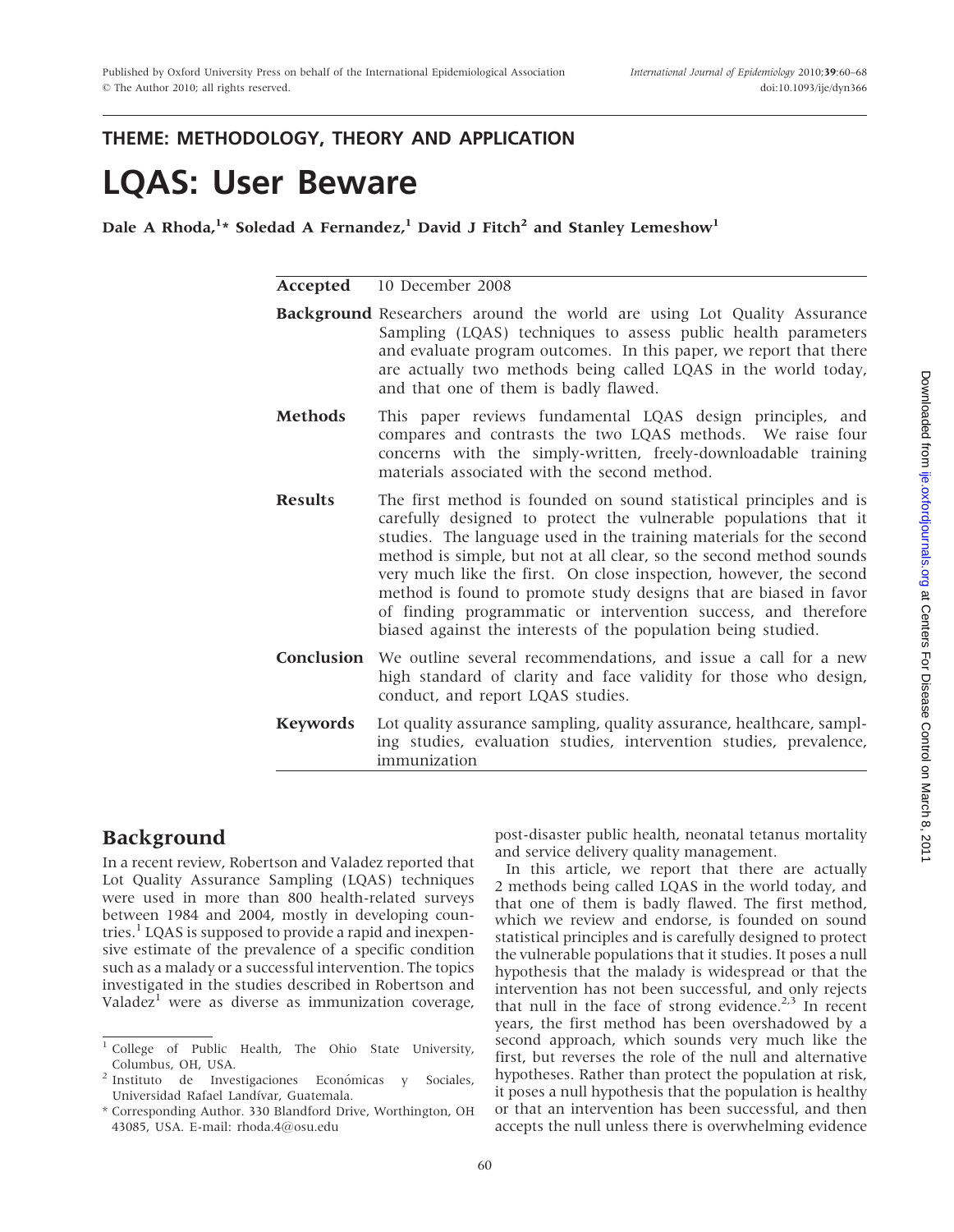to reject it. Accepting a null hypothesis is always a statistical error. Simply put, the second method is biased toward concluding that interventions have reached their goals before they actually do.

According to Robertson and Valadez, $<sup>1</sup>$  there were</sup> fewer than 50 LQAS surveys being reported per year before 1999, but the number climbed to more than 200 surveys in 2004. They suggest that one factor in the expanded use of LQAS is the 'availability of practical manuals and guidelines' and they cite 'difficult-to-understand statistical explanations that were not helpful to public health professionals interested in field applications' as one early 'impediment in applying the method'.<sup>1</sup> The second method is taught using some 'practical manuals and guidelines' that are freely available on the Internet. Besides reversing the traditional direction of LQAS hypothesis tests, the manuals may lead trainees to believe that small sample techniques are much more powerful than they actually are. They report very low error rates based on a complicated and unstated definition of 'error' rather than the simple definition that trainees are likely to infer from the over-simplified materials.

While we applaud the work that has gone into developing practical manuals and the effort to make them available at low cost, we are alarmed that some important LQAS principles have been lost along the way. We fear that faulty LQAS conclusions may be used to deny interventions or preventative services to people who desperately need them. This article compares and contrasts the two LQAS methods and concludes with recommendations for those who design, carry out and report LQAS studies.

## An overview of LQAS

Health ministries and international development organizations are often interested in estimating the prevalence of certain conditions or characteristics. These might include:

- prevalence of a disease or health condition,
- $\bullet$  proportion of the target population that has received an intervention,
- proportion of the population that knows a riskrelated fact (e.g. AIDS can be transmitted through sexual contact),
- proportion of mothers trained to properly mix oral rehydration solution.

In this article, we use the example of estimating the proportion of the population who have received a particular vaccination. The health ministry may wish to accomplish the following two goals.

- (1) Estimate the overall population proportion vaccinated for an entire region.
- (2) Identify smaller districts within the region that have especially high or especially low proportions. Those with low proportions of vaccination may

require special interventions. Those with high proportions, might not need special intervention any longer. Furthermore, those with high proportions might serve as models of 'best practices'.

If the inquiring agency were able to allocate unlimited resources to the task of evaluation, then both goals could be met using a census or using large sample surveys in each district. Where resources are limited, however, it is not always possible to obtain precise estimates of both the regional proportion and the individual district proportions.

The LQAS solution to this problem is to perform small sample studies in each district and then aggregate the results to estimate the regional proportion. LQAS studies use sample sizes on the order of dozens per district rather than hundreds, so the confidence interval for each district proportion is very large. When the estimates from multiple districts are pooled, the straightforward formula for the estimate of population proportion from a stratified sample yields a precise regional estimate from imprecise district estimates.

Although confidence intervals for individual districts are not especially informative, the study organizers often wish to identify the districts whose proportion exceeds a particular threshold. At the district level, LQAS may be understood as a straightforward application of a binomial hypothesis test.

We believe that the process of designing an LQAS study should include the following.

- (1) Select  $P_0$ , the proportion threshold of interest and construct the null hypothesis. It is traditional to assume that the population is not healthy, or not being served adequately and to only reject that assumption in the face of strong evidence to the contrary. In the vaccination example, the null hypothesis is that the proportion of persons vaccinated in the district,  $P_d \leq P_0$ .
- (2) Select an acceptable upper bound for the probability of type I error  $(\alpha)$ . A type I error would occur if the investigator concluded that  $P_d > P_0$ when, in fact, it is not.
- (3) Select  $P_2$ , a second proportion threshold, for the purposes of specifying either the power of the test  $(1-\beta)$ , or the probability of type II error  $(\beta)$ . A type II error occurs anytime the investigator fails to reject the null hypothesis when, in fact,  $P_d > P_0$ . Select an acceptable value of  $\beta$  for the probability of type II error  $(\beta)$  if the true district proportion  $P_d > P_2$ .
- (4) Use an LQAS table (e.g. from Lemeshow and Taber<sup>3</sup>) to determine which combinations of sample size  $(n)$  and decision threshold  $(d^*)$  will provide tests that meet the type I and type II constraints for  $P_0$  and  $P_2$ .
- (5) Randomly sample  $n$  individuals from each district. If at least  $d^*$  of the sampled individuals have been served, then the investigator has strong evidence to conclude that  $P_d > P_0$ .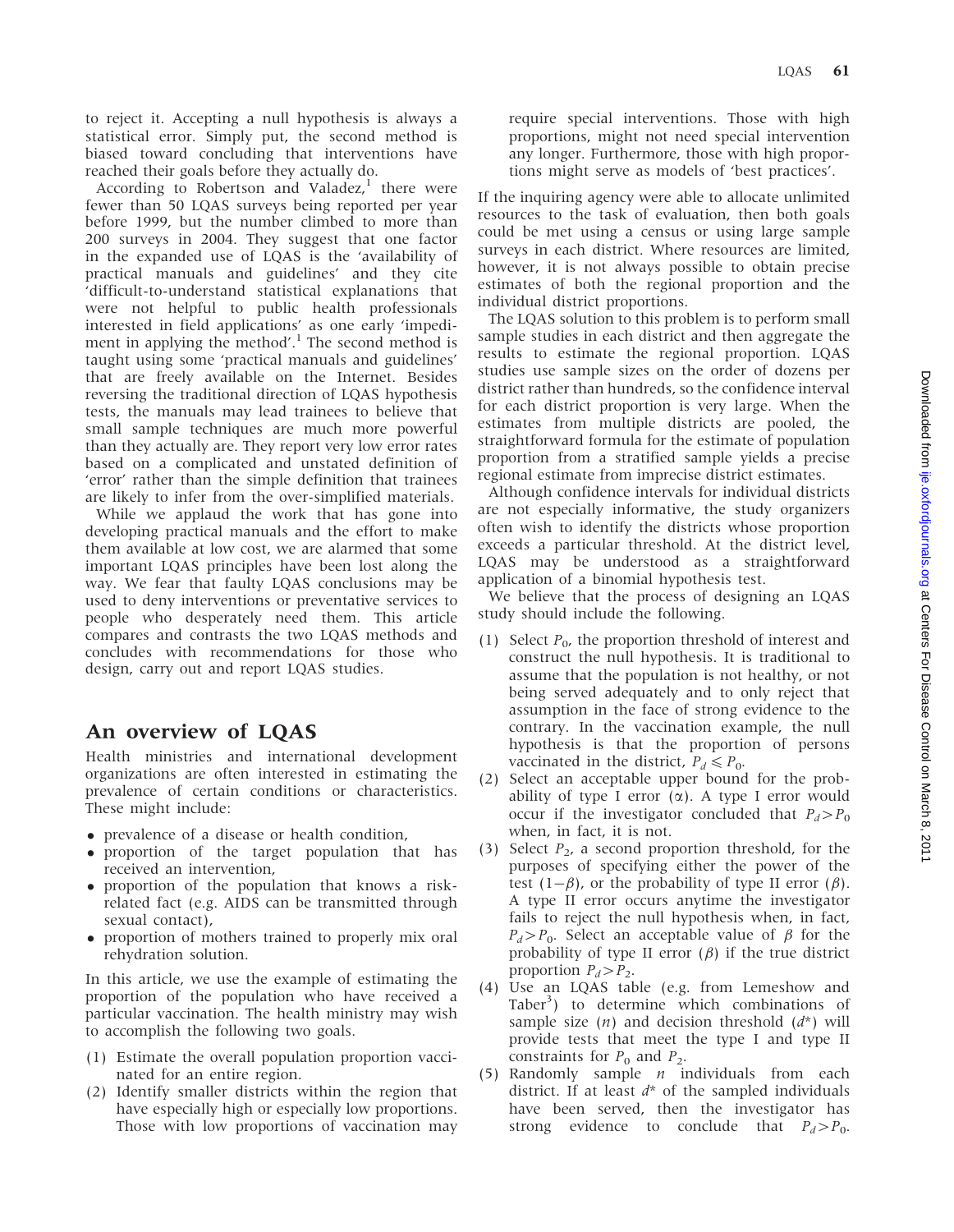Otherwise, the investigator fails to reject the null hypothesis that  $P_d \leq P_0$ .

(6) Combine the counts from individual districts to compute an aggregate prevalence and confidence interval for the entire region. If the figures from individual districts vary widely, the average prevalence may not be very meaningful. In that case, it might be helpful to report the range of figures from the districts.

For the purpose of clarity in this article, we assume that higher proportions indicate intervention success, as would be true with the prevalence of vaccination. If the issue at hand is prevalence of a malady rather than an intervention, then of course lower proportions will indicate intervention success. In that case, we can conceive of a test where higher proportions are good news by estimating the proportion of persons who do not have the malady rather than the proportion who do.

### Example

Suppose a health administrator wishes to estimate the proportion of the region that has received a particular vaccination and to identify those districts where she can be confident that  $P_d > 50\%$ . She might set  $P_0$ to be 50%, and  $\alpha = 10\%$ . The null hypothesis is that  $P_d \leq 50\%$ . She might choose to control the type II error rate such that  $\beta = 10\%$  at  $P_2 = 80\%$ . The rejection criterion will have less than 10% probability of failing to reject the null hypothesis when  $P_d > 80\%$  and  $\lt 10\%$ probability of rejecting the null when  $P_d \leq 50\%$ . The values  $n = 19$  and  $d^* = 13$  satisfy these criteria. If 13 or more vaccinated persons are found in a district's sample, then the administrator rejects the null hypothesis and concludes confidently that  $P_d > 50\%$ . Otherwise, she fails to reject the null hypothesis. (Note that the exact 90% lower confidence bound for a proportion given 13 successes in 19 trials falls above 50%, whereas the lower 90% confidence bound given 12 successes in 19 trials falls below 50%.)

### Features of LQAS study designs

Several features of LQAS study designs warrant careful attention.

#### LQAS designs may be summarized with operating characteristic curves

Figure 1 shows the operating characteristic curve of the  $n = 19$ ,  $d^* = 13$  LQAS design. The abscissa represents  $P_d$ , the true proportion of vaccinated persons in the district. The height of the curve indicates the probability of obtaining 13 or more successes in 19 independent trials at each value of  $P_d$ . When  $P_d = P_0$ , the curve attains a height of  $\alpha$ , the maximum probability of rejecting the null hypothesis if it is true. Note that  $\alpha$  < 10% at P<sub>d</sub> = 50% for this curve. Any value of  $P_d$  that is  $\gt P_0$  could be selected for  $P_2$ . At



**Figure 1** Operating characteristic curve for the  $n = 19$ ,  $d^* = 13$  study design using the LQAS method that protects vulnerable populations

those points, the height of the curve represents  $1-\beta$ , or the power of the study design to reject the null hypothesis. Note that when  $P_d = 80\%$ ,  $1 - \beta > 90\%$ which means that  $\beta$  < 10%, so this design meets the criteria listed above.

Because of the discrete nature of the binomial distribution, only discrete values of  $\alpha$  and  $\beta$  will be possible with LQAS designs. When  $n$  or  $d^*$  changes, the achievable values of  $\alpha$  and  $\beta$  change discretely. In order to achieve  $\alpha = \beta = 10\%$  exactly at  $P_0$  and  $P_2$ , a very large value for n would be necessary. It is customary to choose values for  $\alpha$  and  $\beta$  and then select combinations of  $n$  and  $d^*$  that provide error rates no larger than, but sometimes smaller than,  $\alpha$  at  $P_0$  and  $\beta$  at  $P_2$ .

#### LQAS designs can, and should, protect vulnerable populations

In some situations, administrators may use LQAS results to allocate resources. They might devote extra resources to districts that do not show evidence of having reached  $P_0$ , and they might shift resources away from districts that appear to have crossed that threshold. This makes the direction of the null hypothesis very important.

To see why this is so, consider the implications of type I and type II errors for the population under study. When the null assumes that  $P_d \le P_0$ , type I errors mean that resources are mistakenly withdrawn from districts that have not yet reached  $P_0$ . Fortunately, we set a low value for  $\alpha$ , so the administrator will rarely withdraw resources from needy districts. Type II errors occur when  $P_d$  is above  $P_0$  and the administrator continues to devote resources to districts that have already reached  $P_0$ . This may be an inefficient use of resources, but it does not endanger the population as clearly as a type I error does. We see in Figure 1 that the decision rule has low power for rejecting the null hypothesis when  $P_d$  is between 50% and 80%, so we expect type II errors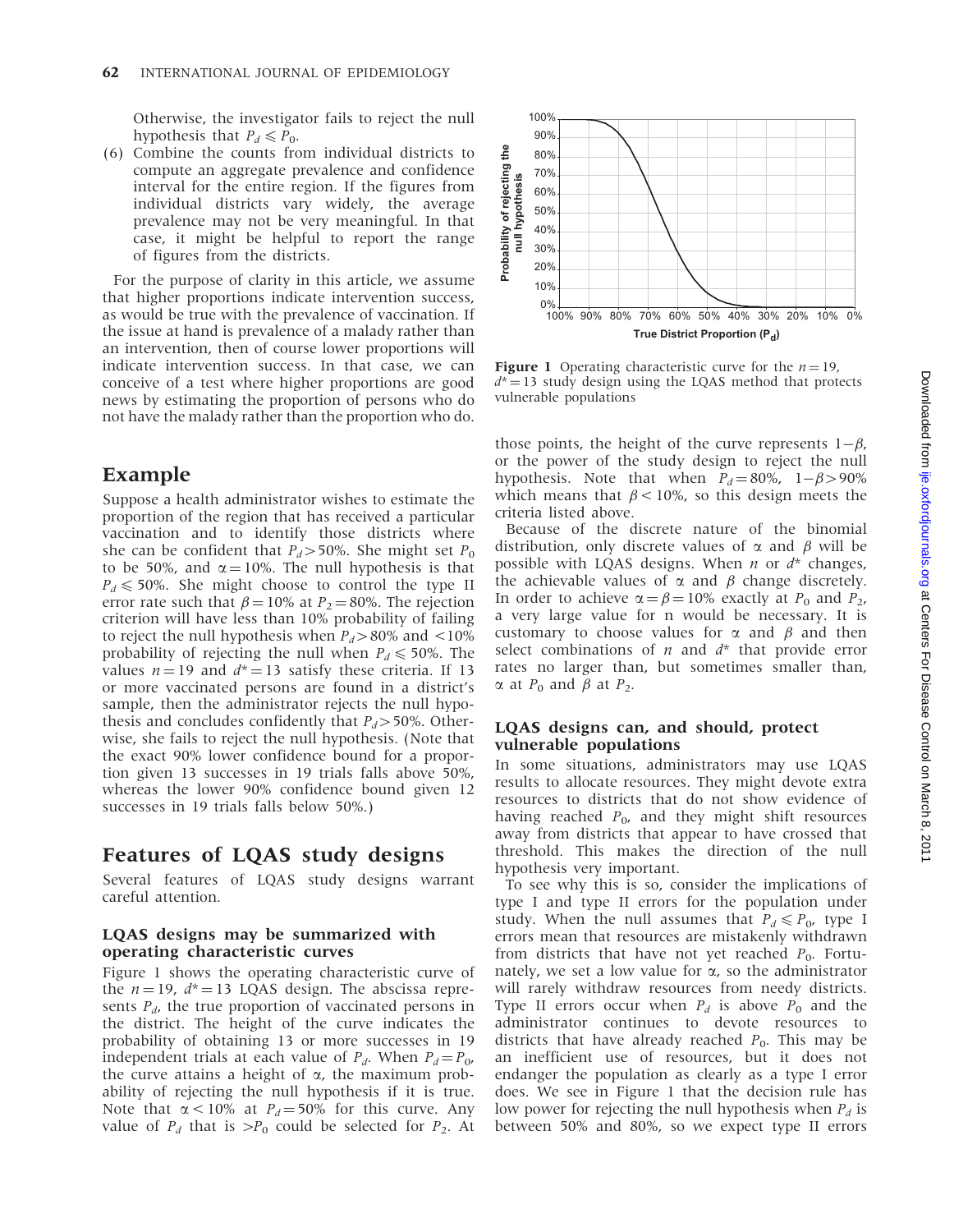

Figure 2 With a well-constructed null hypothesis, type II errors are preferable to type I errors

to be common when  $P_d$  is in that range. Indeed the probability of type II error is as high as  $1-\alpha$  when  $P_d$ is just above  $P_0$ . Figure 2 indicates that the vulnerable population will prefer common errors of type II to rare errors of type I.

On the other hand, if the null hypothesis states that the district is being adequately served,  $(P_d \ge P_0)$ , then the decision rule will require strong evidence to conclude otherwise. The sample proportion will need to be quite a bit smaller than  $P_0$  to conclude that  $P_d$  <  $P_0$ . Rare type I errors will devote extra resources to districts that do not need them, and common type II errors will withdraw resources from needy districts. This design is biased against the persons being studied and biased in favour of finding that the intervention has reached its goals. We feel strongly that reversing the null hypothesis in this way is a disservice to the population at risk. In many cases, the people being studied with LQAS are living in poverty. Economic, political and environmental circumstances may be stacked against their odds of living a healthy life. We feel strongly that the LQAS study design should not be stacked against them, too.

Therefore, the null hypothesis should be constructed to assume that the people are not healthy or not well served, and the study design should require strong evidence to conclude otherwise.  $P_0$  should be selected carefully, and a small value should be chosen for  $\alpha$ . Note that in our example,  $(d^*)/n = 13/19 = 0.684$  or 68.4%. This design is conservative in that it assumes that the proportion of persons who have been vaccinated is  $\leq 50\%$  and it only rejects that null hypothesis if 68.4% or more of the persons sampled have been vaccinated. The design requires strong evidence to conclude that the vaccination programme has reached the threshold of 50%.

#### When using small values of  $n$ , LQAS designs have low power

Recall that the height of the operating characteristic curve represents the probability of rejecting the null



**Figure 3** Three LQAS designs where  $P_0 = 50\%$  and  $\alpha = 10\%$ 

hypothesis. When  $P_d$  is larger than, but near  $P_0$ , the  $n = 19$ ,  $d^* = 13$  rule has very low power. When  $P_d = 60\%$ , the power is only 30%, so there is a 70% chance of making a type II error. When  $P_d = 70\%$ , there is a 33% chance of making a type II error. One method of addressing this problem is to choose an LQAS design with larger values for  $n$  and  $d^*$ . Figure 3 shows the operating characteristic curves for three designs where  $P_0 = 50\%$  and  $\alpha = 10\%$ . Higher values of  $n$  and  $d^*$  result in designs that are more powerful for rejecting the null hypothesis at values of  $P_d > P_0$ . Another way to address the problem is to use a double-sampling design that surveys additional persons if the sample proportion from the first  $n$  individuals is too close to  $P_0$  to draw a confident conclusion.<sup>3</sup>

## Some problems evident in LQAS training materials

In 2002, Valadez and Devkota published a table entitled 'Optimal LQAS Decision Rules for Sample Sizes of 12–30 and Coverage Benchmarks or Average Coverage of 20%–95%'.<sup>4</sup> That table is reproduced here as Table 1. The table has subsequently been used to train numerous people in LQAS techniques. It appeared in Valadez  $e\overline{t}$  al.<sup>5</sup> with small differences in the footnote and title wording. More recently, it appeared in training materials that have been made freely available on the Internet. $6-8$ 

Bearing in mind the features of LQAS designs that were articulated above, we have several grave concerns with Table 1 and with the LQAS designs and training materials that are based upon it.

#### Concern 1: The null hypotheses in Table 1 are biased against vulnerable populations

This is our most serious concern. The table and its associated training materials avoid statistical jargon so they never state a null hypothesis, per se, but we can infer what the null must be by looking at the thresholds in the top row of the table and the sample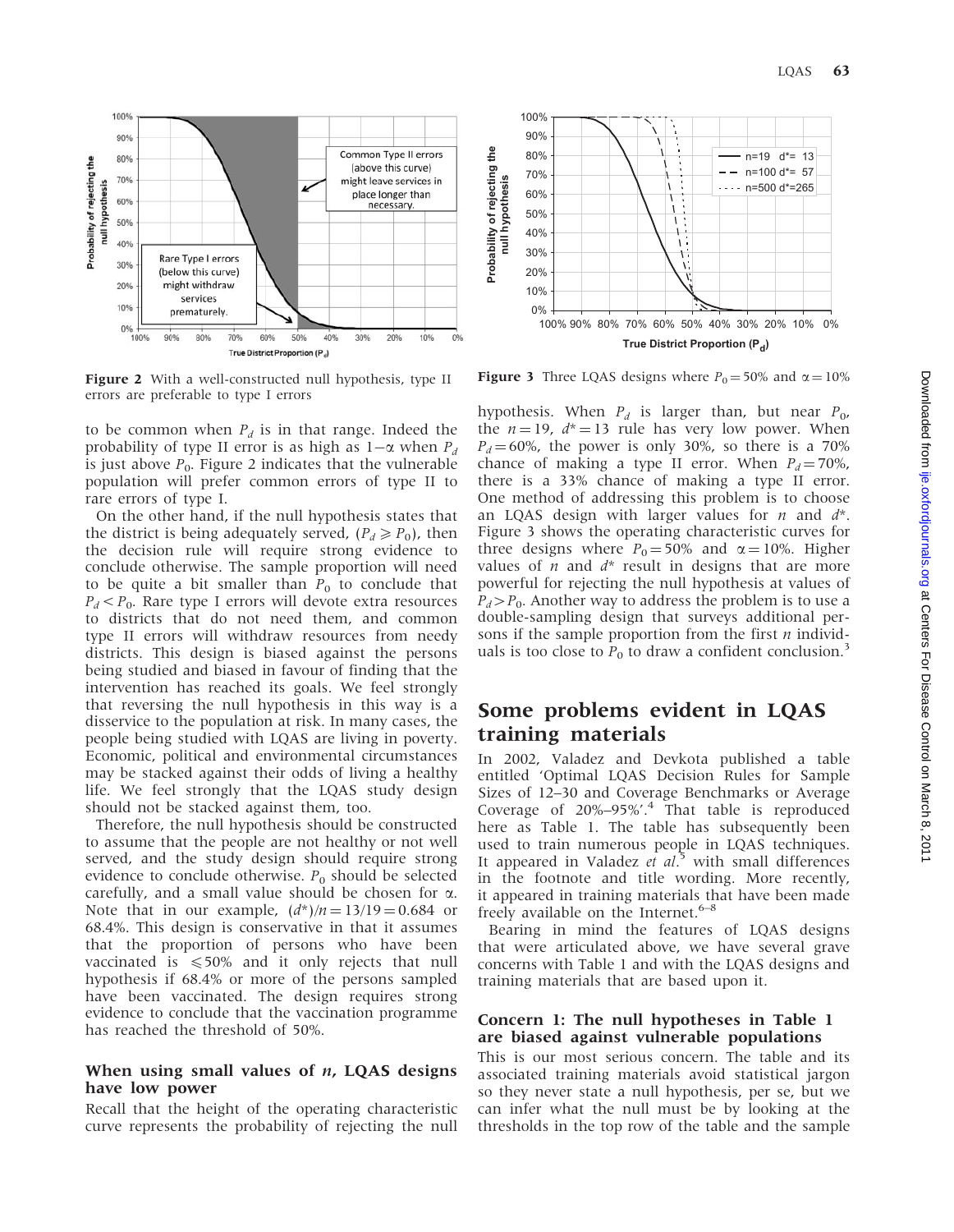| LQAS table: decision rules for sample sizes of 12–30 and coverage targets/average at $10\%$ –95%<br>Average coverage (baselines)/annual coverage target (monitoring and evaluation) |           |           |     |                |                |                |                |                |                     |    |                |                |    |                |             |     |     |        |
|-------------------------------------------------------------------------------------------------------------------------------------------------------------------------------------|-----------|-----------|-----|----------------|----------------|----------------|----------------|----------------|---------------------|----|----------------|----------------|----|----------------|-------------|-----|-----|--------|
| Sample Size                                                                                                                                                                         |           | 10% 15%   | 20% | 25%            |                | 30% 35%        |                |                | 40\% 45\% 50\% 55\% |    | 60%            | 65%            |    |                | 70% 75% 80% | 85% | 90% | 95%    |
|                                                                                                                                                                                     |           |           |     |                |                |                |                |                |                     |    |                |                |    |                |             |     |     |        |
| 12                                                                                                                                                                                  | <b>NA</b> | <b>NA</b> |     |                | $\overline{2}$ | $\overline{c}$ | 3              | $\overline{4}$ | 5                   | 5  | 6              |                |    | 8              | 8           | 9   | 10  | 11     |
| 13                                                                                                                                                                                  | <b>NA</b> | <b>NA</b> |     |                | $\overline{2}$ | 3              |                | $\overline{4}$ | 5                   | 6  | 6              | $\overline{7}$ | 8  | $\overline{8}$ | $\mathbf Q$ | 10  | 11  | 11     |
| 14                                                                                                                                                                                  | <b>NA</b> | <b>NA</b> |     |                | $\overline{2}$ | 3              | 4              | 4              | $\overline{5}$      | 6  | $\overline{7}$ | 8              | 8  | $\mathbf Q$    | 10          | 11  | 11  | 12     |
| 15                                                                                                                                                                                  | <b>NA</b> | NA        |     | 2              | $\overline{c}$ | 3              | 4              | 5              | 6                   | 6  | 7              | 8              | 9  | 10             | 10          | 11  | 12  | 13     |
| 16                                                                                                                                                                                  | <b>NA</b> | <b>NA</b> |     | $\overline{c}$ | $\overline{2}$ | 3              | 4              | 5              | 6                   |    | 8              | 9              | 9  | 10             | 11          | 12  | 13  | 14     |
| 17                                                                                                                                                                                  | <b>NA</b> | NA        |     | $\mathfrak{D}$ | $\overline{c}$ | 3              | 4              | 5              | 6                   |    | 8              | 9              | 10 | 11             | 12          | 13  | 14  | 15     |
| 18                                                                                                                                                                                  | <b>NA</b> | <b>NA</b> |     | $\overline{2}$ | $\overline{2}$ | 3              | 5              | 6              |                     | 8  | 9              | 10             | 11 | 11             | 12          | 13  | 14  | 16     |
| 19                                                                                                                                                                                  | <b>NA</b> | <b>NA</b> | 1   | 2              | 3              | $\overline{4}$ | 5              | 6              | 7                   | 8  | 9              | 10             | 11 | 12             | 13          | 14  | 15  | 16     |
| 20                                                                                                                                                                                  | <b>NA</b> | <b>NA</b> | 1   | 2              | 3              | 4              | $\overline{5}$ | 6              | 7                   | 8  | 9              | 11             | 12 | 13             | 14          | 15  | 16  | 17     |
| 21                                                                                                                                                                                  | <b>NA</b> | <b>NA</b> |     | 2              | 3              | 4              | 5              | 6              | 8                   | 9  | 10             | 11             | 12 | 13             | 14          | 16  | 17  | 18     |
| 22                                                                                                                                                                                  | <b>NA</b> | <b>NA</b> |     | 2              | 3              | 4              | 5              | 7              | 8                   | 9  | 10             | 12             | 13 | 14             | 15          | 16  | 18  | 19     |
| 23                                                                                                                                                                                  | <b>NA</b> | <b>NA</b> |     | $\overline{c}$ | 3              | 4              | 6              | 7              | 8                   | 10 | 11             | 12             | 13 | 14             | 16          | 17  | 18  | 20     |
| 24                                                                                                                                                                                  | <b>NA</b> | <b>NA</b> |     | 2              | 3              | 4              | 6              | 7              | 9                   | 10 | 11             | 13             | 14 | 1.5            | 16          | 18  | 19  | 21     |
| 25                                                                                                                                                                                  | <b>NA</b> |           |     | 2              | 4              | 5              | 6              | 8              | 9                   | 10 | 12             | 13             | 14 | 16             | 17          | 18  | 20  | 21     |
| 26                                                                                                                                                                                  | <b>NA</b> |           | 2   | 3              | 4              | 5              | 6              | 8              | 9                   | 11 | 12             | 14             | 15 | 16             | 18          | 19  | 21  | 22     |
| 27                                                                                                                                                                                  | <b>NA</b> |           | 2.  | 3              | 4              | 5              | $\tau$         | 8              | 10                  | 11 | 13             | 14             | 15 | 17             | 18          | 20  | 21  | 23     |
| 28                                                                                                                                                                                  | <b>NA</b> |           | 2   | 3              | 4              | 5              | 7              | 8              | 10                  | 12 | 13             | 15             | 16 | 18             | 19          | 21  | 22  | 24     |
| 29                                                                                                                                                                                  | <b>NA</b> |           | 2   | 3              | 4              | 5              | 7              | 9              | 10                  | 12 | 13             | 15             | 17 | 18             | 20          | 21  | 23  | 25     |
| 30                                                                                                                                                                                  | NA        |           | 2   | 3              | 4              | 5              | 7              | 9              | 11                  | 12 | 14             | 16             | 17 | 19             | 20          | 22  | 24  | $26\,$ |
|                                                                                                                                                                                     |           |           |     |                |                |                |                |                |                     |    |                |                |    |                |             |     |     |        |

|  |  |  |  |  | Table 1 LQAS Table from Valadez et al. <sup>8</sup> |  |  |
|--|--|--|--|--|-----------------------------------------------------|--|--|
|--|--|--|--|--|-----------------------------------------------------|--|--|

NA: not applicable, meaning LQAS cannot be used in this assessment because the coverage is either too low or too high to assess a supervision area.<sup>8</sup> *Notes*: Lightly shaded cells indicate where α or β errors are  $\leq 10\%$ . Darker cells indicate where α or β errors are  $\leq 15\%$ .<sup>8</sup>

We do not recommend using this table for LQAS study design. Except for minor wording changes, this is the same as Table 1 in Valadez and Devkota.<sup>4</sup> Sample size  $(n)$  is listed in the leftmost column. Values of  $d^*$  are listed in the table. Prevalence thresholds or 'coverage targets' are listed in the top row. Note that  $(d^*)/n <$  threshold for every entry in the table. These decision rules implicitly assume that the population proportion exceeds the coverage benchmark and only conclude otherwise if the sample mean is dramatically below the threshold. They result in study designs that are biased toward concluding that an intervention has been successful.

proportions that are represented by  $(d^*)/n$ . Note that the design where  $n = 19$  and  $d^* = 13$  appears in Table 1 and it is associated with a threshold of 80%, not the 50% that we used above. According to the instructions that accompany Table 1 in Valadez et  $al.4$ , if 13 or more out of 19 have been vaccinated, then the investigator should conclude that the population proportion is at least 80%. Recall that  $13/19 = 68.4\%$ . This study design clearly establishes the null hypothesis to be that the proportion is  $\geq 80\%$ , and requires strong evidence (a sample proportion below 68.4%) to conclude otherwise.

For every sample size and threshold in Table 1, the proportion represented by  $(d^*)/n$  is smaller than the threshold being tested, so all of the study designs assume that the proportion exceeds the threshold and only conclude otherwise if the sample proportion is much lower than the threshold. These designs set the bar too low! They are biased to conclude that the intervention programme has been successful and will only conclude otherwise in the face of strong evidence.

The null hypothesis for the  $n = 19$ ,  $d^* = 13$  rule in Table 1 is that  $P_d \ge 80\%$  and the alternative hypothesis is that  $P_d < 80\%$ . Figure 4 shows the operating



**Figure 4** Operating characteristic curve for the  $n = 19$ ,  $d^* = 13$  rule using the LQAS method that reverses the roles of the null and alternative hypotheses

characteristic curve for this design. Figure 5 shows that, in this case, a type I error is made when the administrator erroneously concludes that  $P_d < 80\%$ , and continues to devote resources to the district even though it has reached the 80% threshold. The much more common type II error fails to reject the null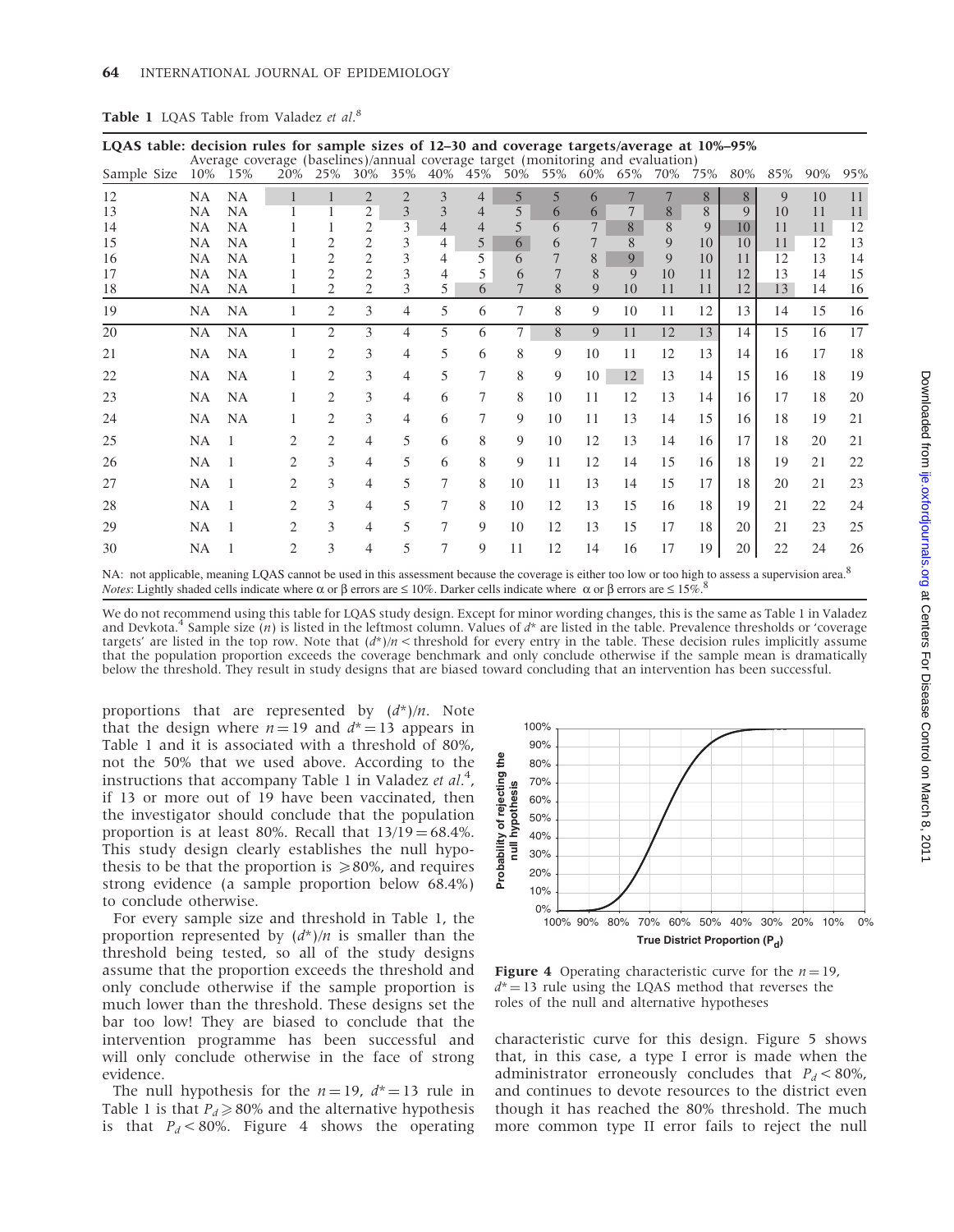

Figure 5 When the null hypothesis is biased toward the intervention, type II errors are biased against the vulnerable population

hypothesis and concludes that the district has reached 80% prevalence, when, in fact,  $P_d < 80\%$ . Having erroneously concluded that the goals have been met, the health administrator might withdraw resources from this district when the population is still struggling to meet the 80% goal. Table 2 summarizes the implications of this concern both in general, and for the vaccination example.

Reversing the null hypothesis in this manner goes against longstanding tradition in quality assurance sampling. The use of LQAS in public health is modeled on the work of Dodge and Romig in the manufacturing domain.<sup>9,10</sup> In manufacturing, batches or 'lots' of identical parts are supplied by a part 'producer'. Each lot should be inspected by the 'consumer' of the parts to verify that the quality of the lot is acceptable. If at least  $d^*$  out of *n* sampled parts are within specification, then the lot is accepted by the consumer. If not, then one of several consequences follows: either the lot is rejected outright and sent back to the producer, or in some cases, every piece in the lot is inspected before being used.

The first sentence of the introduction in the first edition of Dodge and Romig's book says 'It has long been recognized, where sampling instead of complete inspection is used, that certain errors or risks are unavoidable.'<sup>9</sup> They use the terms 'consumer's risk' and 'producer's risk' to indicate that, by inspecting only a sample rather than every part in every lot, the consumer assumes some risk that they will accept a 'bad' lot and the producer assumes some risk of having good lots rejected. In the language of public health, by evaluating a sample of persons rather than evaluating every eligible individual, the public assumes some (consumer's) risk that the intervention will be declared a success prematurely, and resources will be withdrawn. Likewise, the health ministry assumes some (producer's) risk that resources will unnecessarily continue to be expended in a region where the programme's goals have already been met.

Dodge and Romig make it clear that the first priority of their inspection method is to protect the consumer. 'The first requirement for the method will therefore be in the form of a definite assurance against passing any unsatisfactory lot that is submitted for inspection. [...] For the first requirement, there must be specified at the outset a value for the tolerance per cent defective as well as a limit to the chance of accepting any submitted lot of unsatisfactory quality. The latter has, for convenience, been termed the Consumer's Risk ...'.<sup>9</sup> Although the Table 1 study designs look superficially like Dodge and Romig designs, they differ fundamentally from those designs in that they put the first priority on limiting the producer's risk, rather than that of the vulnerable public. $11$ 

#### Concern 2: The study designs in these training materials purport to have low error rates (this assertion is very likely to be misinterpreted)

The LQAS training materials based on Table 1 claim that their study designs have low error rates, with both  $\alpha$  and  $\beta$  less than 10% in many cases. We are concerned because the materials provided to the trainees do not clearly define what they mean by 'error'. Without a clear definition, we feel that it is likely that the trainees will adopt a simple and logical definition of 'error':

- intuitive type I error: concluding that the district has reached the threshold, when it has not, or
- $\bullet$  intuitive type II error: concluding that the district has not reached the threshold, when it has.

Instead, the definition of 'error' that results in  $\alpha$  and  $\beta$  below 10% is more complicated, and it includes both  $P_0$  and  $P_2$ . For the  $n = 19$ ,  $d^* = 13$  study in the LQAS training materials, the definition of error is something like as given below.

- Conclude that the district has reached the threshold of 80% when, in fact, the true proportion lies below 50%.
- $\bullet$  Conclude that the district has not reached the threshold of 80% when in fact the true proportionlies above 80%.
- If the true proportion lies between 50% and 80%, then any conclusion is possible and none are regarded as 'errors'.

We feel that this language is misleading for several reasons.

#### Concern 2a: Table 1 only lists one threshold, the upper threshold, where the designs control the probability of type I error

Because the reader or trainee is not informed about the other threshold, at which the design controls the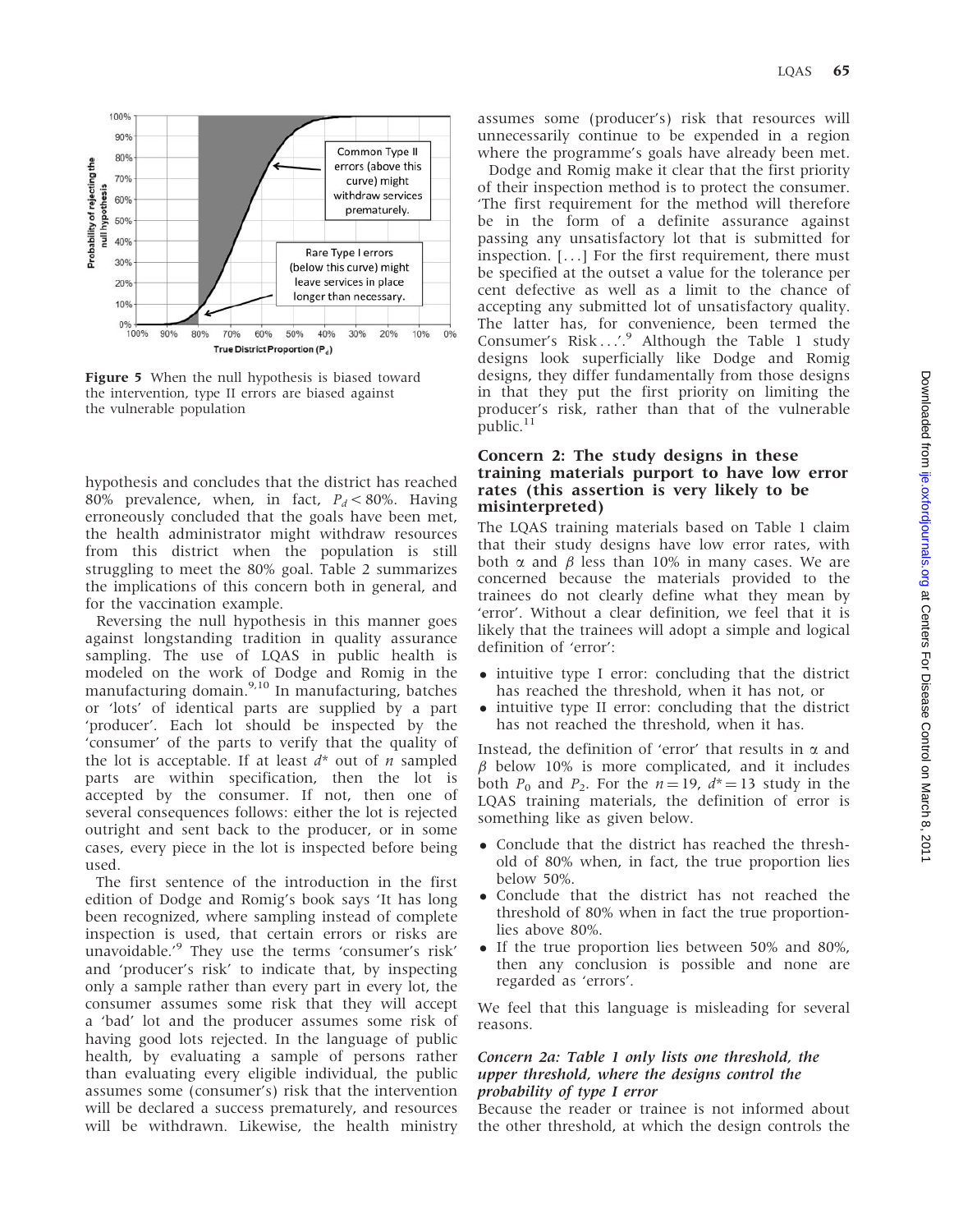|                                                                                                                                                                          | LQAS method with protective<br>null hypothesis (We advocate this<br>type of design)    |                                                                                                                   | Method based on Table 1<br>(We do not advocate this type of design)                                                |                                                                                              |  |  |  |
|--------------------------------------------------------------------------------------------------------------------------------------------------------------------------|----------------------------------------------------------------------------------------|-------------------------------------------------------------------------------------------------------------------|--------------------------------------------------------------------------------------------------------------------|----------------------------------------------------------------------------------------------|--|--|--|
|                                                                                                                                                                          | In general                                                                             | Vaccination example                                                                                               | In general                                                                                                         | Vaccination example                                                                          |  |  |  |
| Null hypothesis                                                                                                                                                          | $P_d \leq P_0$                                                                         | $P_d \leqslant 50\%$<br>Vaccination prevalence<br>is low                                                          | $P_d \ge P_0$                                                                                                      | $P_d \ge 80\%$<br>Vaccination prevalence<br>is high                                          |  |  |  |
| Alternative<br>hypothesis                                                                                                                                                | $P_d > P_0$                                                                            | Vaccination prevalence<br>is high                                                                                 | $P_d < P_0$                                                                                                        | Vaccination prevalence<br>is low                                                             |  |  |  |
| Conclusion if more<br>than $d^*$ individuals<br>with the condition of<br>interest are found in intervention success<br>the random sample<br>of size $n$                  | $P_d > P_0$<br>Reject the null hypo-<br>thesis and declare<br>at the $P_d = P_0$ level | Conclude that the<br>intervention has been<br>successful for at least<br>50% of the district                      | $P_d \geqslant P_0$<br>Accept the null<br>hypothesis & declare<br>intervention success at<br>the $P_d = P_0$ level | Conclude that the<br>intervention has been<br>successful for at least<br>80% of the district |  |  |  |
| Conclusion if fewer<br>than $d^*$ out of n<br>individuals have the<br>condition of interest                                                                              | Fail to reject the null<br>hypothesis and con-<br>tinue intervention<br>efforts        | There is not strong<br>enough evidence to<br>conclude that at least<br>50% of the district has<br>been vaccinated | $P_d < P_0$<br>Reject the<br>null hypothesis and<br>continue intervention<br>efforts                               | There is strong evidence<br>that less than 80% of<br>the district has been<br>vaccinated     |  |  |  |
| Consequence of a<br>(rare) type I error<br>This will happen<br>with probability $\leq \alpha$                                                                            | Declare intervention<br>success prematurely                                            | Possibly withdraw<br>resources prematurely                                                                        | Fail to recognize<br>intervention success<br>in a timely manner                                                    | Leave intervention<br>resources in place<br>longer than necessary<br>to reach the 80% goal   |  |  |  |
| Consequences of a<br>(common) type II<br>error. The probability<br>of type II error<br>depends on $P_d$ . It can<br>be as high as $1-\alpha$<br>when $P_d$ is near $P_0$ | Fail to recognize inter-<br>vention success in a<br>timely manner                      | Leave intervention<br>resources in place<br>longer than necessary<br>to reach the 50% goal                        | Declare intervention<br>success prematurely                                                                        | Possibly withdraw<br>resources prematurely                                                   |  |  |  |

|  |  | Table 2 Comparison of the two approaches to LQAS study designs |  |  |  |  |  |  |  |  |
|--|--|----------------------------------------------------------------|--|--|--|--|--|--|--|--|
|--|--|----------------------------------------------------------------|--|--|--|--|--|--|--|--|

In one method, the population is protected by the null hypothesis and by the relatively common type II errors. In the other method, a common type II error might declare intervention success and withdraw resources prematurely. We advocate the method on the left side of the table.

probability of type II error, it would be impossible for the trainee to infer the correct definition of 'error'. To be fair, we must point out that the correct definition of 'error' does appear in the appendix to the trainer's manual.<sup>12</sup> But, the complete and correct definition of 'error' does not appear in the material provided to the trainee.

#### Concern 2b: Trainees are not told anything about the possibility of making an error when the true probability lies between  $P_0$  and  $P_2$

They are simply told that the probability of 'making an error' <10%. In effect, these materials have adopted a nomenclature that says that for the interval of true proportions over which the probability of type II error is  $>\beta$ , they will not call a type II error an error. This confusing logic is not described to the trainees, so they are left to draw their own straightforward conclusions. Unfortunately, they probably find their conclusions to be reassuring.

#### Concern 2c: The trainees probably come away with the sense that small sample studies can be very powerful

If we adopt the intuitive definitions of errors, and focus on a single threshold, then we might infer that the study design can reliably discern between situations where  $P_d = 79\%$  and  $P_d = 81\%$  with only 10% error rates. Such a design is depicted in Figure 6. We feel that it is likely that the trainees come away with the feeling that a study where  $n = 19$  and  $d^* = 13$ has the type of power that can only be achieved with  $n = 2800$  and  $d^* = 2240$ .

#### Concern 3: The training materials use language that obscures the bias of the null hypothesis

If a study finds more than  $d^*$  persons with the trait of interest, then the instructions that accompany Table 1 in Valadez and Devkota<sup>4</sup> say that the supervisor should judge the district as having 'reached the threshold'. In the language of hypothesis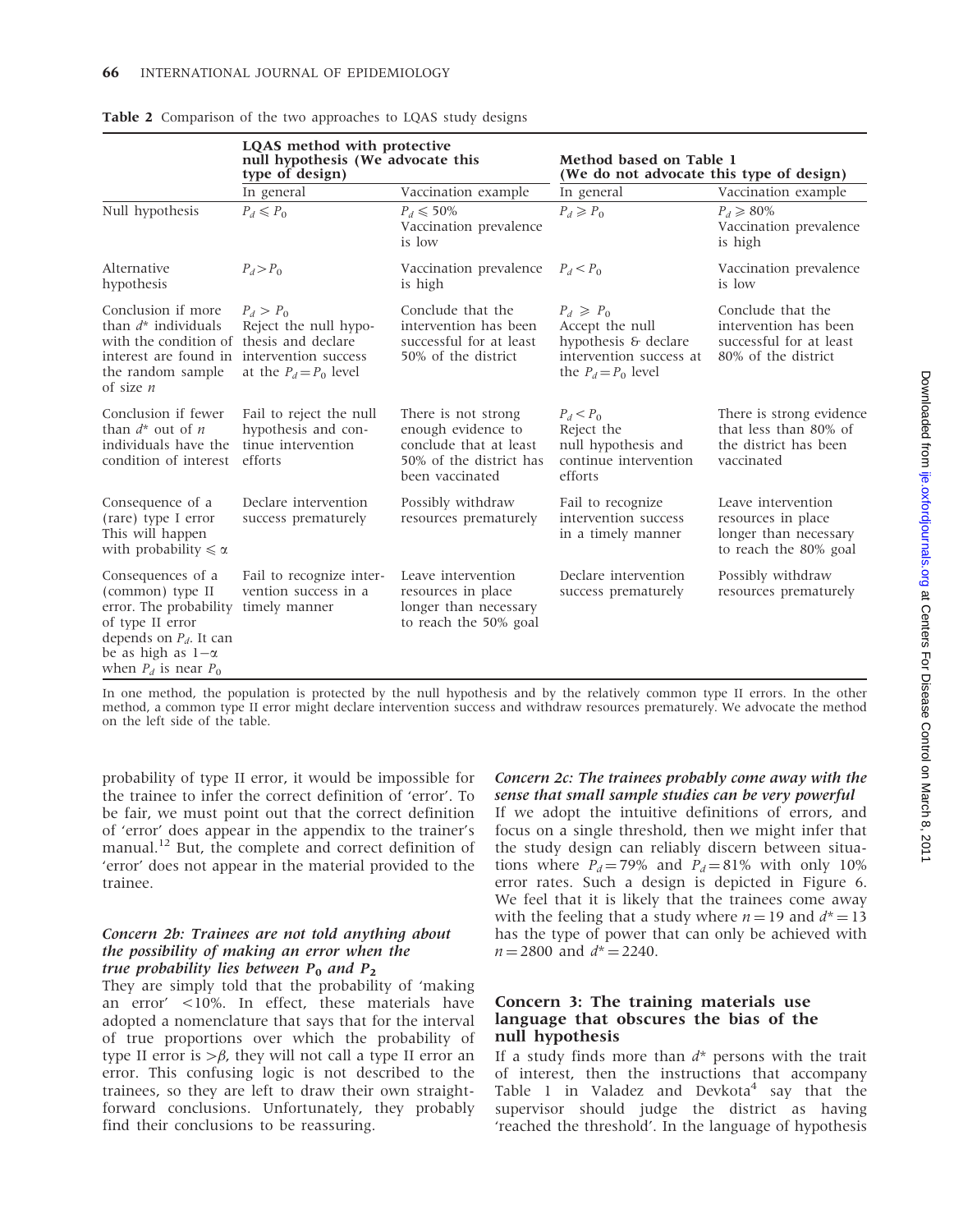

**Figure 6** Operating characteristic curve for a  $n = 2800$ ,  $d^* = 2240$  design

testing, the supervisor is encouraged to 'accept' the null hypothesis. This is a fundamental error in hypothesis testing and we find this language to be very misleading. The active tone of the phrase, 'reached the threshold' makes it sound like this is a conclusion that requires strong evidence, when, in fact, it is the default conclusion—the null hypothesis.

Furthermore, the notion of stating that the population has 'reached the threshold' when the sample proportion falls below the threshold, can lead to some nonsensical conclusions when the data from multiple districts are aggregated. Imagine a region with several dozen districts, each of which produces samples where exactly 13 out of 19 persons are vaccinated. The Health Ministry press release might read something like this:

'Every district has reached the vaccination threshold of 80% and the region's overall vaccination rate is  $68.4\% \pm 3\%$ .

We are not advocating the use of complicated statistical verbiage to phrase LQAS conclusions. We realize that precise descriptions of results that fail to reject the null hypothesis often contain doublenegatives and tend to be difficult for laypersons to parse. Instead, we are saying that study designs should make clear what conclusion they will draw by default (the null hypothesis) and what conclusion requires strong evidence.

#### Concern 4: The use of the word 'optimal' reinforces these misunderstandings

Table 1 in Valadez and Devkota<sup>4</sup> uses the word 'optimal' in its title. The training materials available on the Internet state that the 'optimal size for cluster sampling projects  $= 19'$ . Appendix 3 of the trainer's manual circles some study designs and describes them as 'optimal'. $^{12}$ 

Persons who are quantitatively adept, know that in order to be meaningful, the word 'optimal' should be accompanied by a list of objectives and constraints. We fear that trainees who are not quantitatively adept are likely to hear the word 'optimal' as 'optimal for me'.

### Recommendations

In light of these concerns, we make the following recommendations for persons designing and reporting LQAS studies, for editors reviewing papers or reports that report LQAS work, and for persons who develop LQAS training materials.

- (1) We strongly recommend that the null hypothesis should always protect the population at risk.
- (2) Regardless of the direction of the null hypothesis, LQAS study designs should always be described in a way that clearly states which conclusion requires only weak evidence and which one requires strong evidence. LQAS training materials should make it clear that each district's LQAS hypothesis test either protects the people, or is biased against them from the start. This is a fundamental property of any hypothesis test that controls the probability of type I error first, and then minimizes the probability of type II error. This inherent feature should be emphasized to LQAS designers and trainees, and we believe this can be accomplished with a simple quotient, and without using statistical jargon.
- (3) Specifically, compute the quotient  $(d^*)/n$  and compare it to  $P_0$ . If you wish to confidently conclude that  $P_d > P_0$ , then your test should require a sample proportion that is  $>P_0$ . Otherwise, the test lacks face validity. To confidently conclude that  $P_d > 80\%$ , a test should require a sample proportion that is  $>80\%$ .
- (4) If 'error rates' are listed, then the term 'error' should be defined clearly.
- (5) LQAS training materials should develop the concept of 'error' with the trainees. We suggest that the simple term 'error' be reserved for the simple definition that trainees are likely to infer naturally. If we conclude that a district has reached the threshold when it has not, we have made an error. If we conclude that the district has not reached the threshold when it has, we have made an error. Small sample studies will have high probabilities of making type II errors when  $P_0 < P_d < P_2$ .
- (6) Trainees and LQAS designers should be made to understand that small sample studies have low power. They will frequently result in classification errors. They can only be 'optimal' in a big picture, bureaucratic sense of trading off time and resources and they are blunt